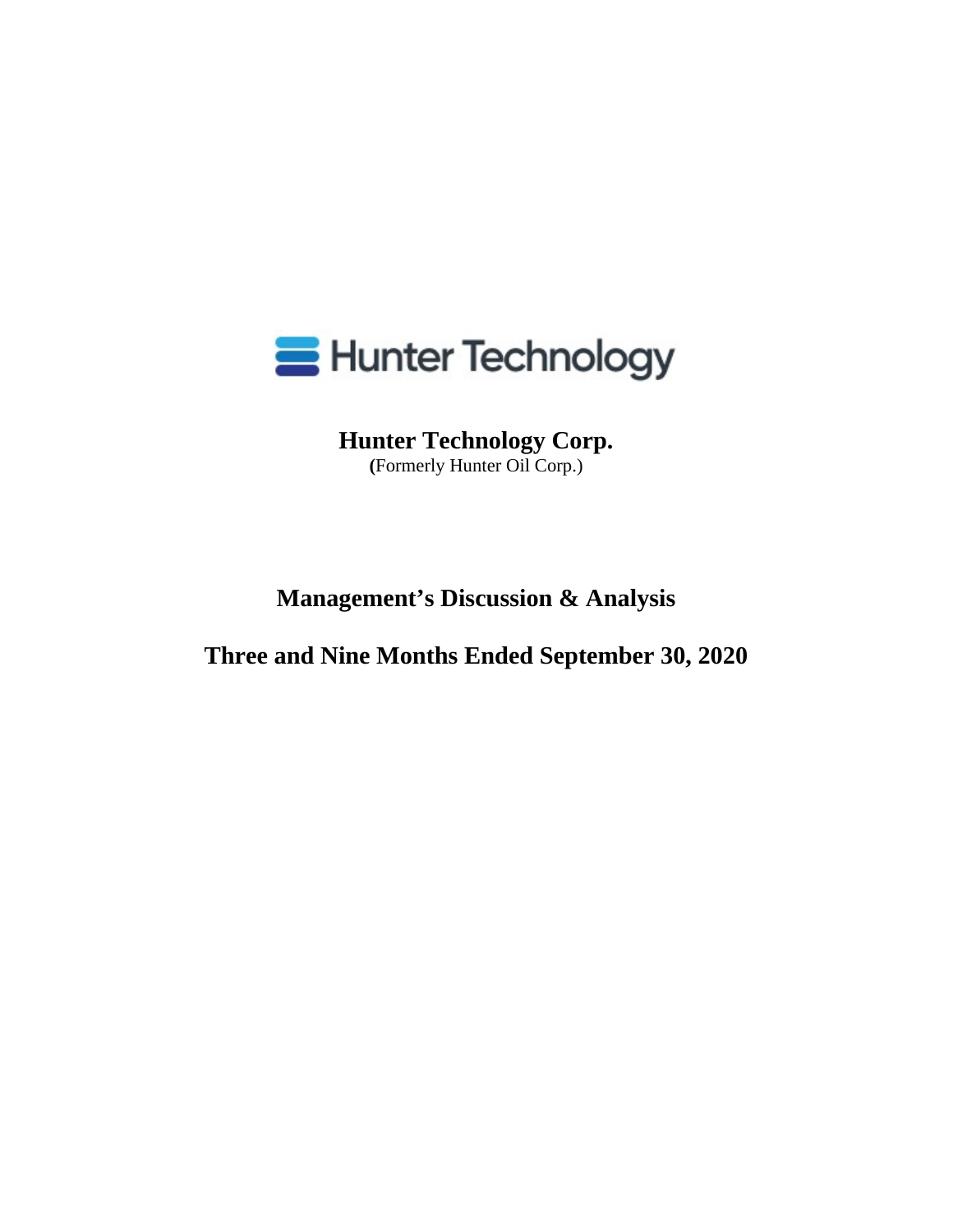### **DATE AND BASIS OF INFORMATION**

Hunter Oil Corp. (the "Company") is incorporated in British Columbia, Canada and historically was engaged in the business of acquiring and developing crude oil and natural gas properties. On August 31, 2018, the Company disposed all of its operations in oil and gas production. The Company's primary operations are now technology focused, developing a physical oil trading platform powered by a proprietary blockchain to enable independent crude oil producers to access a global market.

Common shares of the Company are listed on the TSX Venture Exchange ("TSX-V") under the symbol "HOC", quoted on the OTC Markets Group ("OTCQB") under the symbol "HOILF", and quoted on the Frankfurt Stock Exchange under the symbol "RWPM". The Company's head office and registered and records office is located at Suite 1615, 200 Burrard Street, Vancouver, British Columbia, V6C 3L6 Canada.

Additional information relating to the Company can be found on the SEDAR website at www.sedar.com.

Until August 31, 2018, the Company was engaged in the operation of crude oil and natural gas properties in the Permian Basin in eastern New Mexico, United States. On that date, the Company closed a Purchase and Sale and Share Purchase Agreement with Pacific Energy Development Corp. ("Purchaser") in which certain subsidiaries of the Company sold (the "Transaction") substantially all the Company's oil and gas operations and related assets (the "Assets") located in the Permian Basin, eastern New Mexico. The Purchaser also agreed to assume all retirement obligations associated with the Assets.

The business of the Company involves a high degree of risk and there is no assurance that the Company will generate sufficient revenues to cover operating costs. Additional funds may be required to enable the Company to pursue such an initiative and the Company may be unable to obtain such financing on terms which are satisfactory to it. Furthermore, there is no assurance that the business will be profitable.

### **Liquidity and Going Concern**

The unaudited interim condensed consolidated financial statements were prepared on the basis that the Company will continue to operate as a going concern, which assumes that the Company will be able to realize its assets and discharge its liabilities in the normal course of business for the twelve-month period following the date of the unaudited interim condensed consolidated financial statements. The Company has an accumulated deficit of \$120,598,772 and a working capital of \$553,797 as at September 30, 2020.

The financial statements were presented on a going concern basis of accounting. The consolidated financial statements do not reflect the adjustments to the carrying values of assets and liabilities and the reported expenses and balance sheet classifications that would be necessary were the going concern assumption deemed to be inappropriate. These adjustments could be material.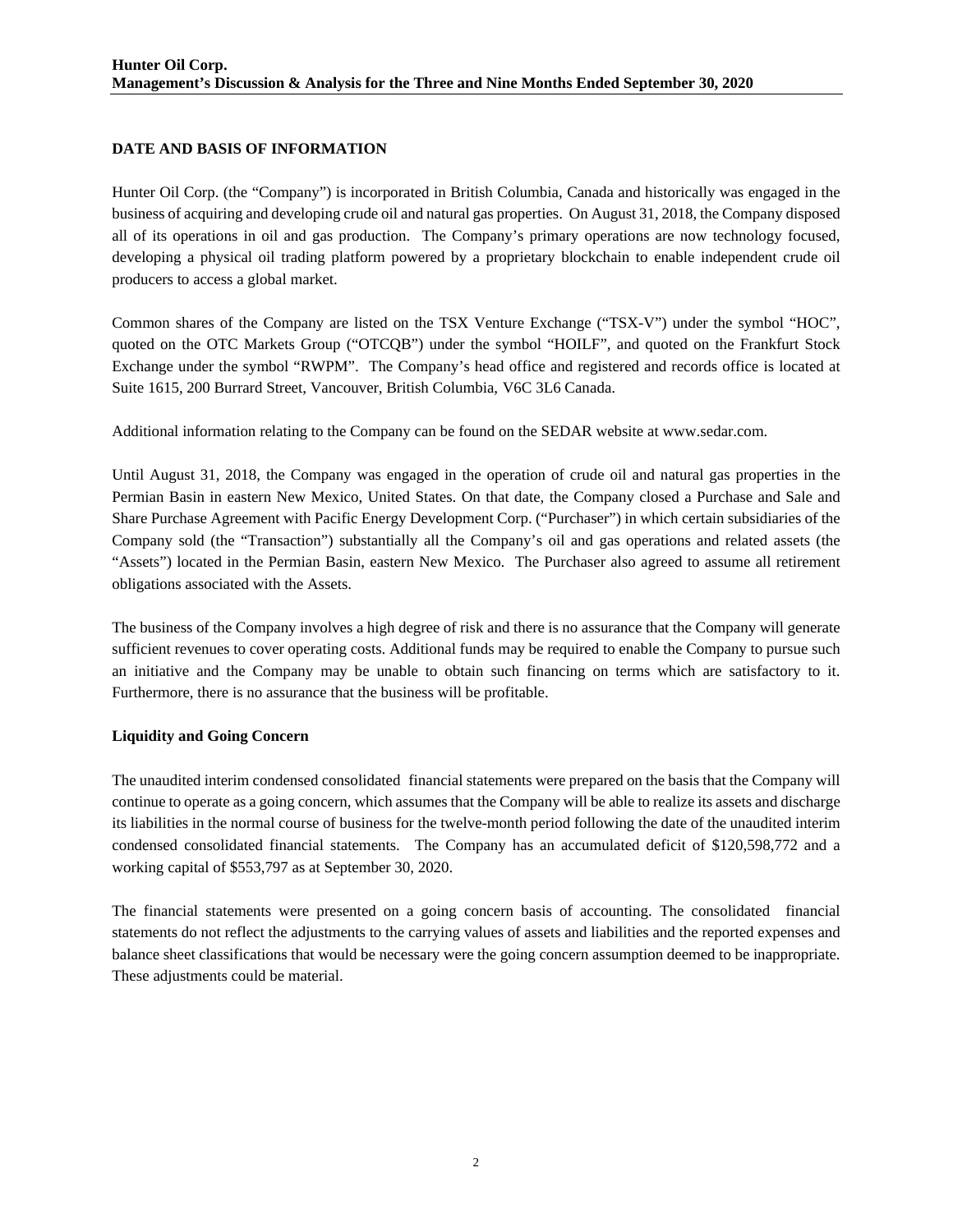### **Basis of Presentation**

The following Management's Discussion and Analysis ("MD&A") is dated November 26<sup>th</sup>, 2020, and should be read in conjunction with the Company's unaudited interim condensed consolidated financial statements and related notes for the three and nine months ended September 30, 2020, as well as the consolidated financial statements and related notes, and MD&A for the year ended December 31, 2019. The referenced unaudited interim condensed consolidated financial statements have been prepared by management and approved by the Company's Board of Directors. Unless otherwise noted, all financial information presented herein has been prepared in accordance with International Financial Reporting Standards ("IFRS") as issued by the International Accounting Standards Board ("IASB"). All financial information is in US dollars, unless otherwise indicated.

### **Non-IFRS Financial Measures**

Certain financial measures in this MD&A, such as EBITDA, are not prescribed, do not have a standardized meaning defined by IFRS and, therefore, may not be comparable with the calculation of similar measures by other companies.

EBITDA is a non-IFRS measure that refers to income (loss) before interest, income taxes, depletion, depreciation, amortization, accretion and other non-cash items that impact the income statement such as stock-based compensation and gains or losses from asset sales, foreign currency translations and impairments.

### **BUSINESS OVERVIEW**

# **Overview of Three and Nine Months Ended September 30, 2020**

**Crude Oil Business Segment.** The Company historically had one reportable business segment, development of crude oil and natural gas properties. Following the sale of substantially all the Company's oil and gas properties pursuant to the Transaction, the Company's operations consist primarily of activities and expenses related to evaluating future potential business opportunities.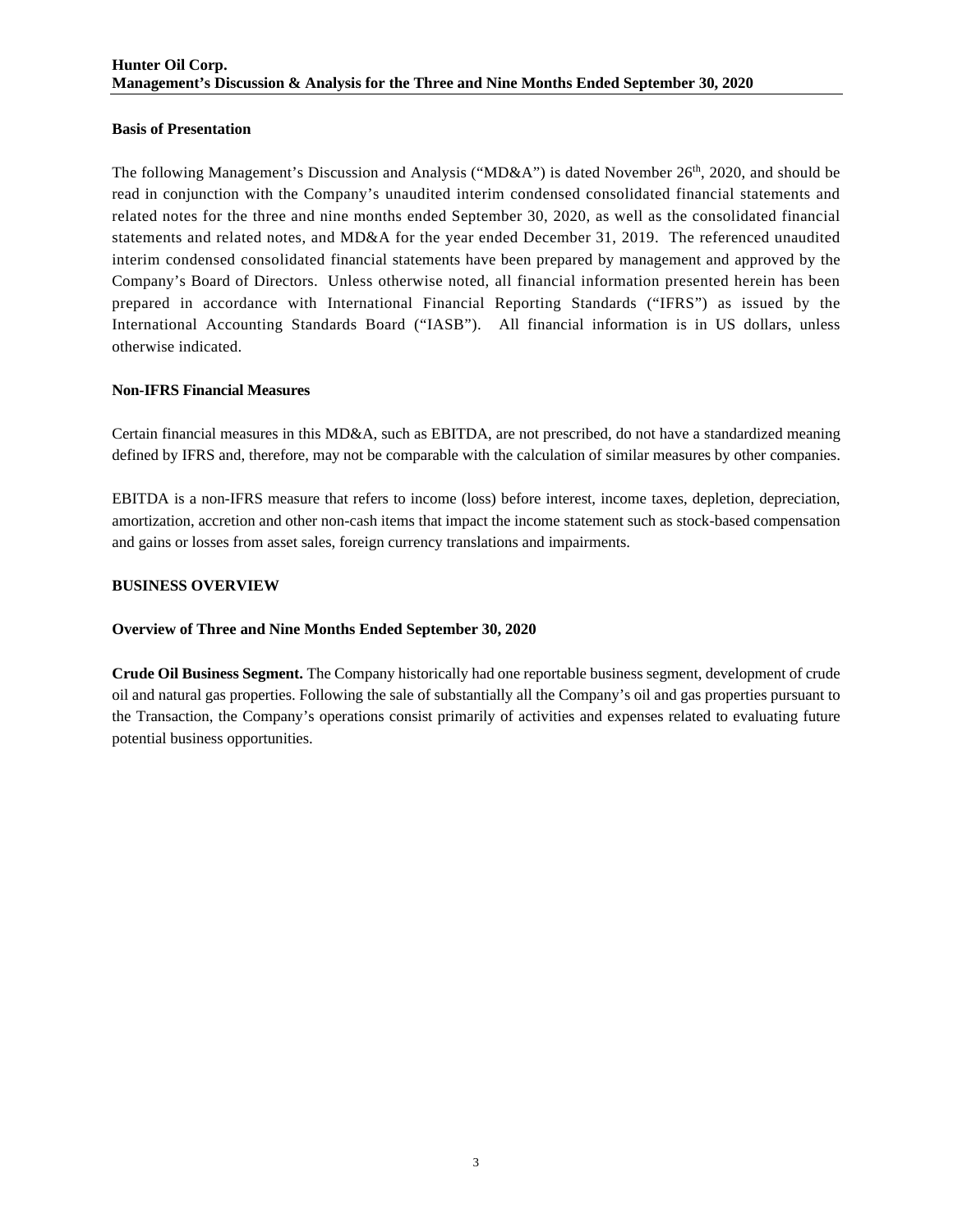### **Hunter Oil Corp. Management's Discussion & Analysis for the Three and Nine Months Ended September 30, 2020**

**Subsidiaries and Operations.** The operations of the Company include Hunter Technology Corp. (the Parent Company) and its wholly-owned subsidiaries. The following table lists the Company's principal operating subsidiaries, their jurisdiction of incorporation, and its percentage ownership of their voting securities as of the date of this report:

| <b>Subsidiary Name</b>              | <b>Jurisdiction</b> | <b>Ownership 2020</b> | <b>Ownership 2019</b> |
|-------------------------------------|---------------------|-----------------------|-----------------------|
| Hunter Technology Holdings Ltd. (4) | England & Wales, UK | 100%                  | 0%                    |
| Hunter Oil Management Corp.         | Florida, USA        | 100%                  | 100%                  |
| Hunter Oil Production Corp.         | Florida, USA        | 100%                  | 100%                  |
| Hunter Ventures Corp. (2)           | Delaware, USA       | $0\%$                 | 100%                  |
| Hunter Oil Resources Corp. (3)      | Delaware, USA       | $0\%$                 | 100%                  |
| Milnesand Minerals Inc. $(1)$ $(2)$ | Delaware, USA       | $0\%$                 | 100%                  |
| Chaveroo Minerals Inc. $(1)$ $(2)$  | Delaware, USA       | $0\%$                 | 100%                  |
| Hunter Ranch Corp. (2)              | Delaware, USA       | $0\%$                 | 100%                  |

(1) Results of discontinued operations. Assets and liabilities of each subsidiary sold as part of discontinued operations.

(2) Entities formally dissolved during the year ended December 31, 2019.

(3) Entity formally dissolved during the nine months ended September 30, 2020.

(4) Entity formed during the three and nine months ended September 30, 2020

#### **OVERALL PERFORMANCE**

|                                     | <b>Three Months Ended</b> |            |     |            |    | <b>Nine Months Ended</b> |               |            |  |
|-------------------------------------|---------------------------|------------|-----|------------|----|--------------------------|---------------|------------|--|
|                                     | September 30,             |            |     |            |    | September 30,            |               |            |  |
|                                     |                           | 2020       |     | 2019       |    | 2020                     |               | 2019       |  |
|                                     |                           |            |     |            |    |                          |               |            |  |
| Expenses                            |                           |            |     |            |    |                          |               |            |  |
| General and administrative          | \$                        | 77,670     | \$. | 29,633     | \$ | 129,412                  | <sup>\$</sup> | 181,574    |  |
| Management fees and consulting      |                           | 88,250     |     | 88,190     |    | 279,425                  |               | 288,110    |  |
| Platform development                |                           | 14,150     |     |            |    | 14,150                   |               |            |  |
| Foreign currency loss (gain)        |                           | (15,664)   |     | 14,268     |    | 34,870                   |               | (26,069)   |  |
| Other expenses (income)             |                           | (25,903)   |     |            |    | (25,903)                 |               |            |  |
| Total expenses                      |                           | 138,503    |     | 132,091    |    | 431,954                  |               | 443,615    |  |
|                                     |                           |            |     |            |    |                          |               |            |  |
| Net loss from continuing operations |                           | (138, 503) |     | (132,091)  |    | (431, 954)               |               | (443, 615) |  |
|                                     |                           |            |     |            |    |                          |               |            |  |
| Discontinued operations             |                           |            |     | (6,590)    |    |                          |               | (27, 870)  |  |
| Net loss and comprehensive loss     |                           |            |     |            |    |                          |               |            |  |
| for the period                      | \$                        | (138, 503) | \$  | (138, 681) | \$ | (431, 954)               | \$            | (471, 485) |  |
|                                     |                           |            |     |            |    |                          |               |            |  |
| Loss per share continuing           |                           |            |     |            |    |                          |               |            |  |
| operations - basic and diluted      |                           | (0.01)     |     | (0.01)     |    | (0.03)                   |               | (0.03)     |  |
| Loss per share discontinued         |                           |            |     |            |    |                          |               |            |  |
| operations - basic and diluted      |                           | (0.00)     |     | (0.00)     |    | (0.00)                   |               | (0.00)     |  |
| Total                               | \$                        | (0.01)     | \$  | (0.01)     | \$ | (0.03)                   | \$            | (0.03)     |  |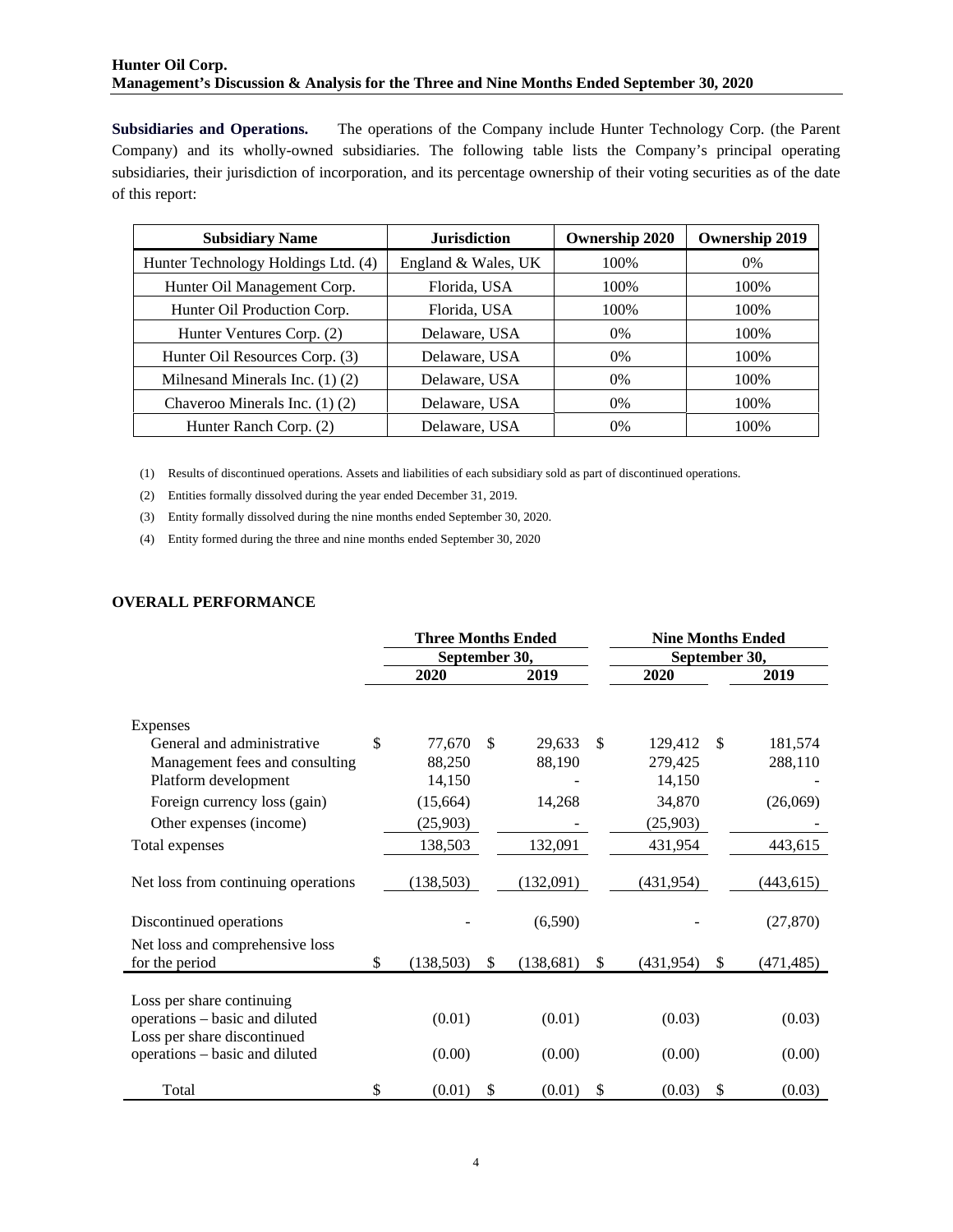### **DISCUSSION OF OPERATIONS**

#### **Discontinued Operations**

As previously noted, on August 31, 2018, certain subsidiaries of the Company sold substantially all the Company's oil and gas operations and related assets, for aggregate total proceeds of \$21.5 million. The Purchaser also agreed to assume all retirement obligations associated with the Assets. As a result of the sale, the results from operations of the Assets have been presented as discontinued operations. During the nine months ended September 30, 2020 there were Nil expenses related to discontinued operations (2019 - \$27,870).

All other discussions and references herein to operations and expenses of the Company solely relate to the continuing operations of the Company.

#### **General & Administrative**

General and administrative expenses for the nine months ended September 30, 2020 and 2019, were as follows:

|                                     | Nine Months Ended September 30, |         |    |         |  |  |  |  |
|-------------------------------------|---------------------------------|---------|----|---------|--|--|--|--|
|                                     |                                 | 2020    |    | 2019    |  |  |  |  |
| Accounting and tax                  | \$                              | 17,349  | \$ | 38,683  |  |  |  |  |
| Advertising                         |                                 | 1,304   |    |         |  |  |  |  |
| Insurance                           |                                 |         |    | 9,178   |  |  |  |  |
| Legal                               |                                 | 32,655  |    | 61,234  |  |  |  |  |
| Office & General                    |                                 | 39,256  |    | 38,845  |  |  |  |  |
| Public company administration costs |                                 | 38,848  |    | 25,112  |  |  |  |  |
| Travel and accommodation            |                                 |         |    | 8,522   |  |  |  |  |
| Total                               |                                 | 129.412 | \$ | 181,574 |  |  |  |  |

General and administrative expenses for the nine months ended September 30, 2020 decreased \$52,162 compared to the same period in 2019, primarily as a result reduced audit and legal fees following the disposal of the Company's discontinued operations.

#### **Stock-Based Compensation**

Stock-based compensation expense is a non-cash expense that is based on the fair values of stock options granted and amortized over the vesting periods of the options. During the three and nine months ended September 30, 2020 and 2019, the Company did not recognize any stock-based compensation expense.

### **Foreign Exchange Gain (Loss)**

The Company's functional currency and presentational currency, as determined under International Accounting Standard ("IAS") 21, *The Effects of Changes in Foreign Exchange Rates*, is the United States dollar. All of the Company's operating expenses and capital expenditures are paid in the United States dollar except for the revenue and expenses of the Canadian parent company and all historical equity issuances of the Canadian parent which are denominated in Canadian dollars. There will continue to be an impact from currency translation and exchange gains and losses, but management believes this translation will have a small impact on financial results. The average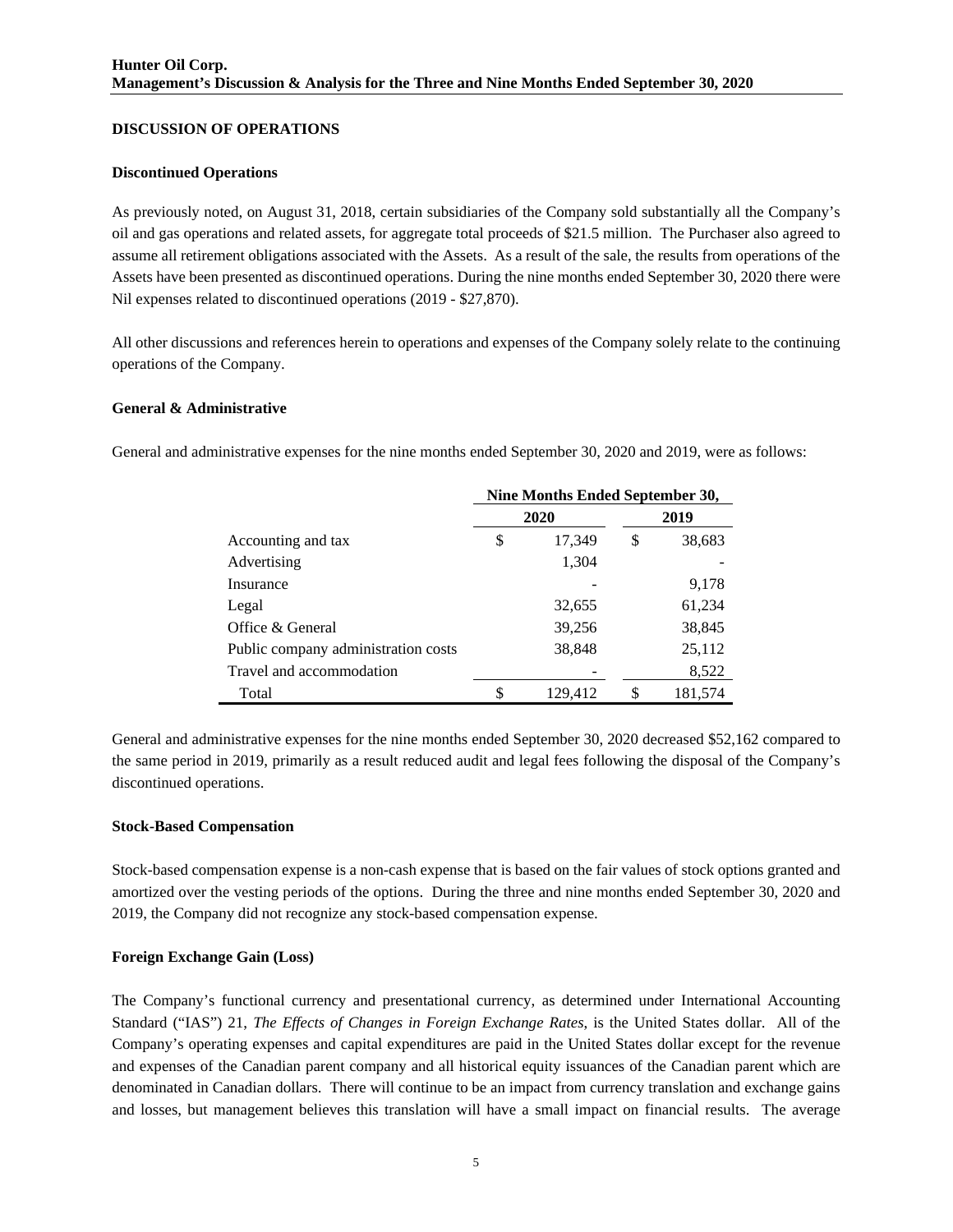Canadian/US dollar exchange rate was \$0.75 and \$0.75 for the nine months ended September 30, 2020 and 2019. For the nine months ended September 30, 2020 the Company recognized an exchange loss of \$34,870 on cash balances held in Canadian dollars due to a significant drop in CAD/USD exchange rates at the end of the period.

### **Earnings before Interest, Taxes, Depreciation, Depletion and Amortization (EBITDA) Reconciliation**

|                                   | <b>Three Months Ended</b><br>September 30, |            |  |  |            | <b>Nine Months Ended</b><br>September 30, |           |  |            |
|-----------------------------------|--------------------------------------------|------------|--|--|------------|-------------------------------------------|-----------|--|------------|
|                                   |                                            | 2020       |  |  | 2019       |                                           | 2020      |  | 2019       |
| Net comprehensive loss            |                                            | (138,503)  |  |  | (132,091)  | \$.                                       | (431,954) |  | (443, 615) |
| Adjustments:                      |                                            |            |  |  |            |                                           |           |  |            |
| Loss from discontinued operations |                                            |            |  |  | (6,590)    |                                           |           |  | (27,870    |
| <b>EBITDA</b>                     |                                            | (138, 503) |  |  | (138, 681) | \$                                        | (431,954) |  | (471,485)  |

# **LIQUIDITY AND CAPITAL RESOURCES**

The Company had unrestricted cash balances of \$668,249 and \$1,111,717, as of September 30, 2020 and December 31, 2019 respectively. The Company has \$553,797 of working capital available as of September 30, 2020.

The Company has sufficient cash to fund its current operations; however, the Company anticipates that additional property acquisitions or business development will require additional funding. The Company will consider all available sources of financing to develop such projects, including equity, bank and mezzanine debt, asset sales and joint venture arrangements.

While the unaudited interim condensed consolidated financial statements were prepared on the basis that the Company will continue to operate as a going concern, which assumes that the Company will be able to realize its assets and discharge its liabilities in the normal course of business for the twelve-month period following the date of these consolidated financial statements, certain conditions and events cast significant doubt on the validity of this assumption. For the nine months ended September 30, 2020, the Company had negative cash flows from continuing operations of \$428,458 and, at September 30, 2020, an accumulated deficit of \$120,598,772. The Company also expects to incur further losses during the future development of its business. The Company's ability to continue as a going concern is dependent upon its ability identify or develop a suitable business to generate profitable operations and to obtain additional funding from loans or equity financings or through other arrangements. Although the Company has been successful in obtaining financing, there is no assurance that it will be able to obtain adequate financing in the future or that such financing will be on terms acceptable to the Company.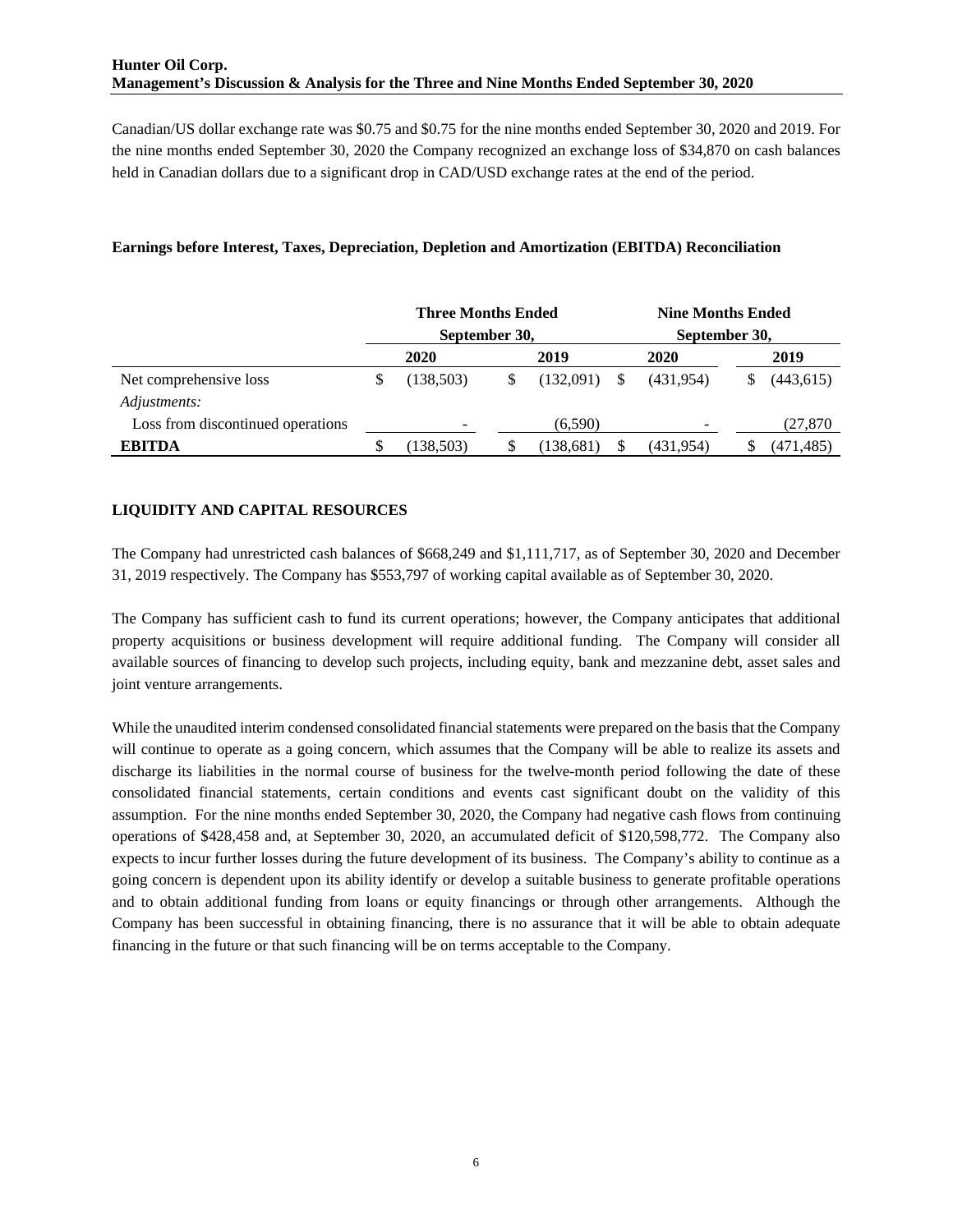### **QUARTERLY RESULTS OF OPERATIONS AND SELECT FINANCIAL DATA**

**Summary of Quarterly Information:** 

#### **Quarterly Revenue, Loss, and Earing Per Share:**

*(In 000's except for per share amounts)* 

|                             | For the three months ended |               |  |                      |  |              |              |       |  |
|-----------------------------|----------------------------|---------------|--|----------------------|--|--------------|--------------|-------|--|
|                             |                            | Sept 30, 2020 |  | <b>June 30, 2020</b> |  | Mar 31, 2020 | Dec 31, 2019 |       |  |
| Revenues                    |                            | $\sim$        |  | ۰.                   |  | $\sim$       |              |       |  |
| Revenues - discontinued ops |                            | $\sim$        |  | ۰.                   |  | $\sim$       |              |       |  |
| Net comprehensive loss      |                            | (139)         |  |                      |  | (216)        |              | (142) |  |
| Per share-basic             |                            | (.01)         |  | (.01)                |  | (.02)        |              | (.01) |  |
| Per share – diluted         |                            | .01)          |  | (.01)                |  | .02)         |              | (.01) |  |

|                             | For the three months ended |               |     |              |  |                  |  |              |  |  |
|-----------------------------|----------------------------|---------------|-----|--------------|--|------------------|--|--------------|--|--|
|                             |                            | Sept 30, 2019 |     | Jun 30, 2019 |  | Mar 31, 2019     |  | Dec 31, 2018 |  |  |
| Revenues                    |                            |               | - ა | $\sim$       |  | $\sim$ 100 $\mu$ |  |              |  |  |
| Revenues – discontinued ops |                            | $\sim$        |     | $\sim$       |  | $\sim$           |  |              |  |  |
| Net comprehensive loss      |                            | 139)          |     | (66)         |  | 267)             |  | (589)        |  |  |
| Per share-basic             |                            | (0.01)        |     | (.01)        |  | (.02)            |  | (.04)        |  |  |
| Per share - diluted         |                            | .01)          |     | (01)         |  | .02)             |  | (.04)        |  |  |

# **DISCLOSURE OF CONTROLS, PROCEDURES AND INTERNAL CONTROLS OVER FINANCIAL REPORTING**

As a TSX Venture Exchange issuer, the Company's officers are not required to certify the design and evaluation of operating effectiveness of the Company's disclosure controls and procedures ("DC&P") or its internal controls over financial reporting ("ICFR"). The Company maintains DC&P designed controls to ensure that information required to be disclosed in reports filed or submitted is accumulated and communicated to management, including the Chief Executive Officer and the Chief Financial Officer, as appropriate, to allow timely decisions regarding required disclosure. In addition, the Chief Executive Officer and the Chief Financial Officer have designed controls over financial reporting to provide reasonable assurance regarding the reliability of financial reporting and the preparation of consolidated financial statements for external purposes in accordance with generally accepted accounting principles. Due to its size, the small number of employees, the scope of its current operations and its limited liquidity and capital resources, there are inherent limitations on the Company's ability to design and implement on a costeffective basis the DC&P and ICFR procedures, the effect of which may result in additional risks related to the quality, reliability, transparency and timeliness of its interim filings and other reports. There have been no changes in ICFR during the nine months ended September 30, 2020.

### **OFF-BALANCE SHEET ARRANGEMENTS**

The Company does not have any special purpose entities nor is it party to any arrangements that would be excluded from the consolidated balance sheet.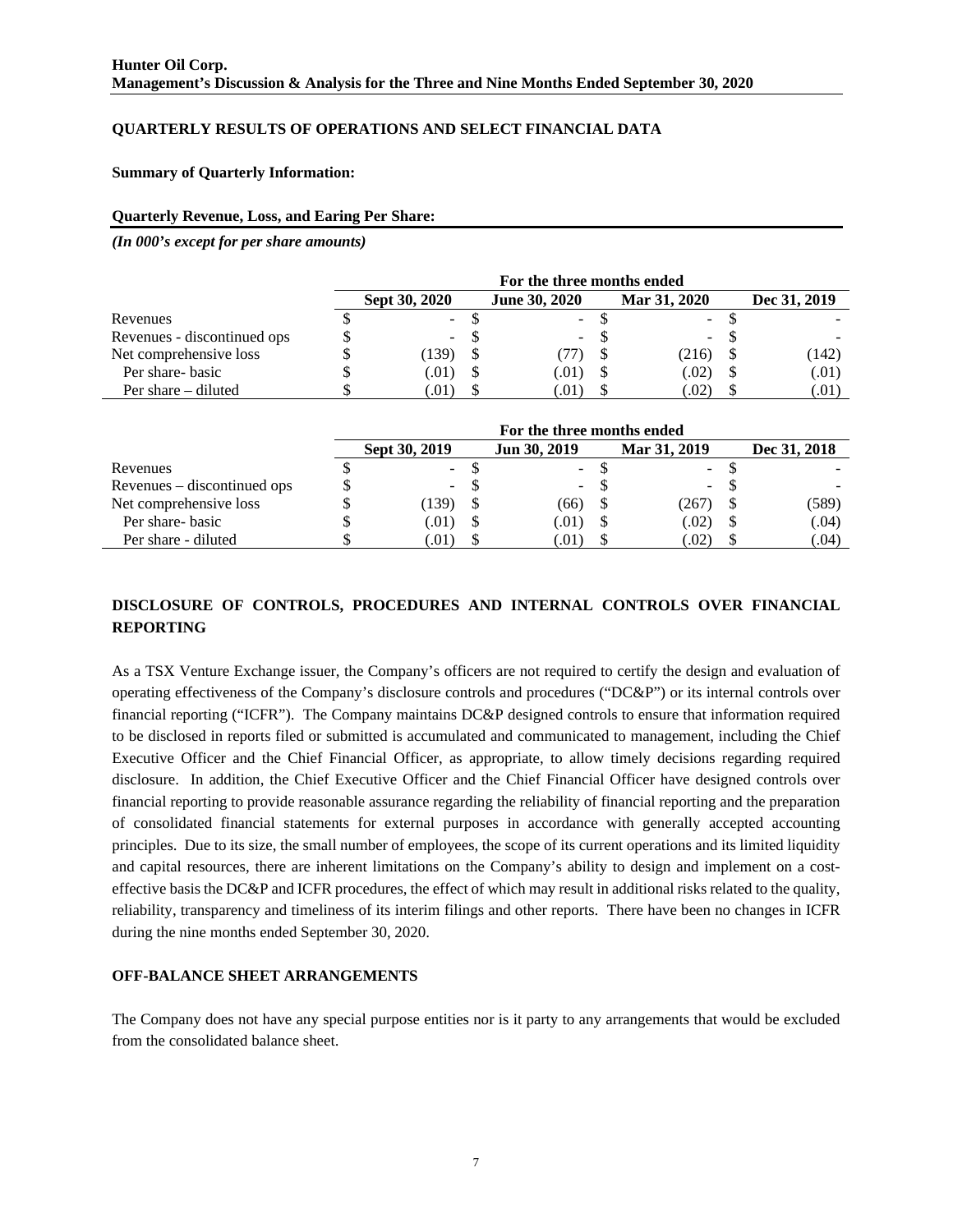### **RELATED PARTY TRANSACTIONS**

A total \$9,712 included in accounts payable is due to related parties as at September 30, 2020. There were no amounts due to related parties as at December 31, 2019. During the nine months ended September 30, 2020, the Company incurred expenses from transactions with two related parties identified below.

The Company is party to a management services agreement with a company controlled by the Company's Executive Chairman. Pursuant to this management services agreement, the Company incurred \$180,000 in management fees, office rent and office expenses during the nine months ended September 30, 2020 and 2019, respectively. The Company currently operates under a monthly agreement for \$20,000 per month.

The Company incurred management consulting fees paid \$54,425 to a company controlled by the CFO during the nine months ended September 30, 2020 (2019 - \$52,575).

# **CRITICAL ACCOUNTING ESTIMATES**

Estimates and underlying assumptions are reviewed on an ongoing basis and involve significant estimation uncertainty which have a significant risk of causing adjustments to the carrying amounts of assets and liabilities. Revisions to accounting estimates are recognized in the period in which the estimates are reviewed and for any future periods affected. Significant judgments, estimates and assumptions made by management in the consolidated financial statements are outlined below:

*Financial instruments:* The estimated fair values of financial assets and liabilities, by their very nature, are subject to measurement uncertainty due to their exposure to credit, liquidity and market risks. The fair value of these derivatives is determined using valuation models which require assumptions concerning the amount and timing of future cash flows and discount rates. Management's assumptions rely on external observable market data, including quoted commodity prices and volatility. The resulting fair value estimates may not be indicative of the amounts realized or settled in current market transactions and, as such, are subject to measurement uncertainty.

*Impairment of assets:* The Company evaluates its assets for possible impairment at the CGU level. The determination of CGUs requires judgement in defining the smallest grouping of integrated assets that generate identifiable cash inflows that are largely independent of the cash inflows of other assets or groups of assets. The allocation of assets into CGUs has been determined based on similar geological structure, shared infrastructure, geographical proximity, commodity type, the existence of active markets, similar exposure to market risks, and the way in which management monitors the operations.

The recoverable amounts of CGUs and individual assets have been determined based on the higher of fair value less costs of disposal model and value in-use model. The key assumptions the Company uses in estimating future cash flows for recoverable amounts are: anticipated future commodity prices, expected production volumes, future operating and development costs, estimates of inflation on costs and expenditures, expected income taxes and discount rates. In addition, the Company considers the current environmental, social and governance issues affecting its property interests and operations, including the current legislative and regulatory activity affecting the permitting and approval of its projects and operations. Changes to these assumptions will affect the estimated recoverable amounts attributed to a CGU or individual assets and may then require a material adjustment to their related carrying value.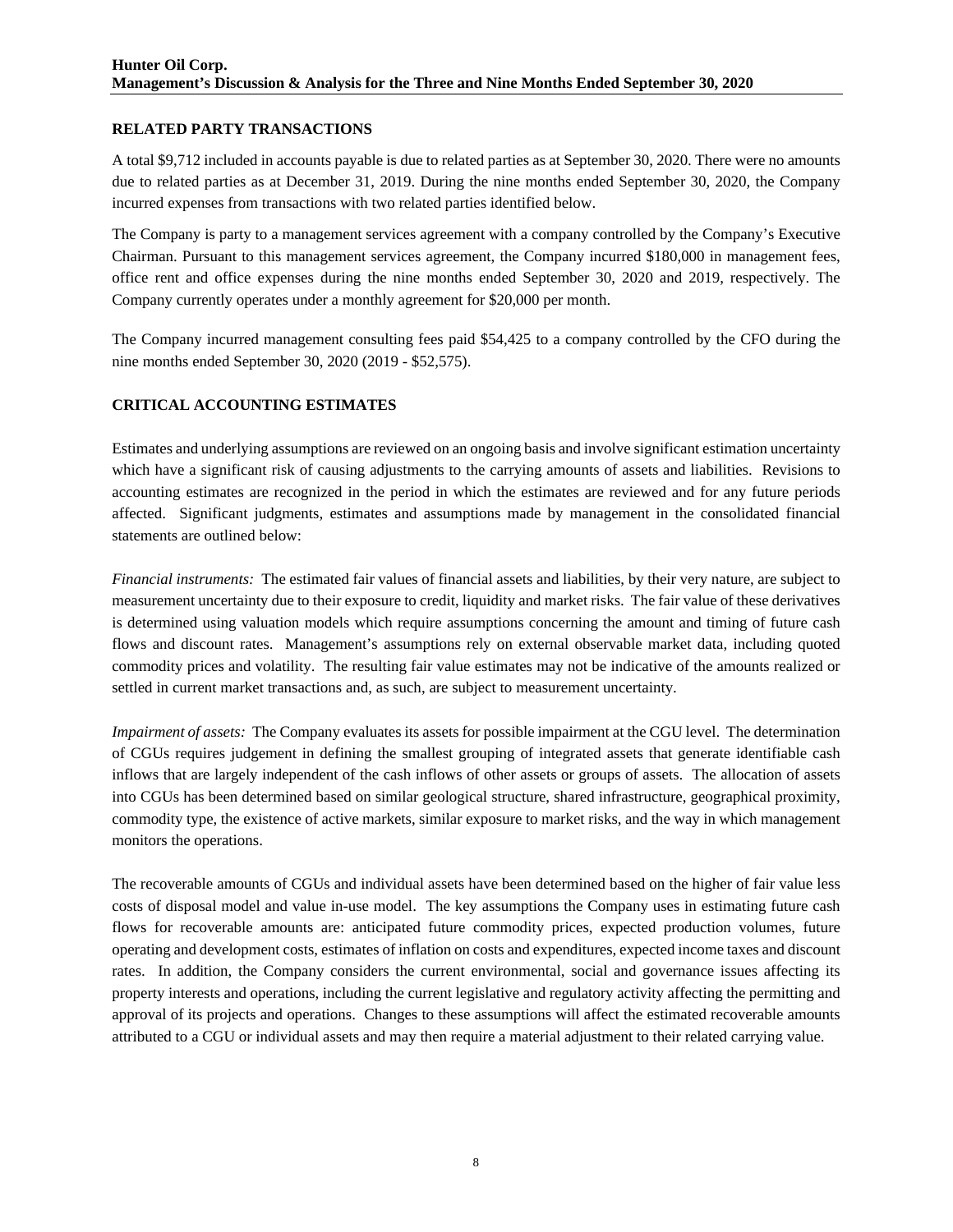The decision to transfer exploration and evaluation assets to property and equipment is based on management's determination of a property's technical feasibility and commercial viability based on proved and probable reserves as well as related future cash flows.

Judgements are required to assess when impairment indicators exist and impairment testing is required. In determining the recoverable amount of assets, in the absence of quoted market prices, impairment tests are based on estimates of reserves, production rates, future oil and natural gas prices, future costs, discount rates, market value of land and other relevant assumptions.

The application of the Company's accounting policy for exploration and evaluation assets requires management to make certain judgements as to future events and circumstances as to whether economic quantities of reserves will be found to assess if technical feasibility and commercial viability has been achieved.

Judgements are made by management to determine the likelihood of whether deferred income tax assets at the end of the reporting period will be realized from future taxable earnings.

*Accrued Liabilities:* The Company estimates and recognizes liabilities for future retirement obligations and restoration of oil and gas development wells. These provisions are based on estimated costs, which take into account the anticipated method and extent of restoration. Actual costs are uncertain, and estimates can vary as a result of changes to relevant laws and regulations, the emergence of new restoration techniques, operating experience and prices. The expected timing of future retirement may change due to these factors.

### **NEW ACCOUNTING STANDARDS**

There are no new accounting standards effective for the period ended September 30, 2020 that have a material impact on the Company.

### **FUTURE ACCOUNTING PRONOUNCEMENTS**

There are no other IFRS or IFRIC interpretations that are not yet effective that would be expected to have a material impact on the Company.

# **POTENTIAL RISKS AND UNCERTAINTIES**

The technology industry is highly competitive and, in addition, exposes the Company to a number of risks. Technology platforms and software development involves a high degree of risk, which even a combination of experience, knowledge and careful evaluation may not be able to overcome. It is also highly capital intensive and the ability to complete a development project may be dependent on the Company's ability to raise additional capital. In certain cases, this may be achieved only through joint ventures or other relationships, which would reduce the Company's ownership interest in the project. There is no assurance that development operations will prove successful.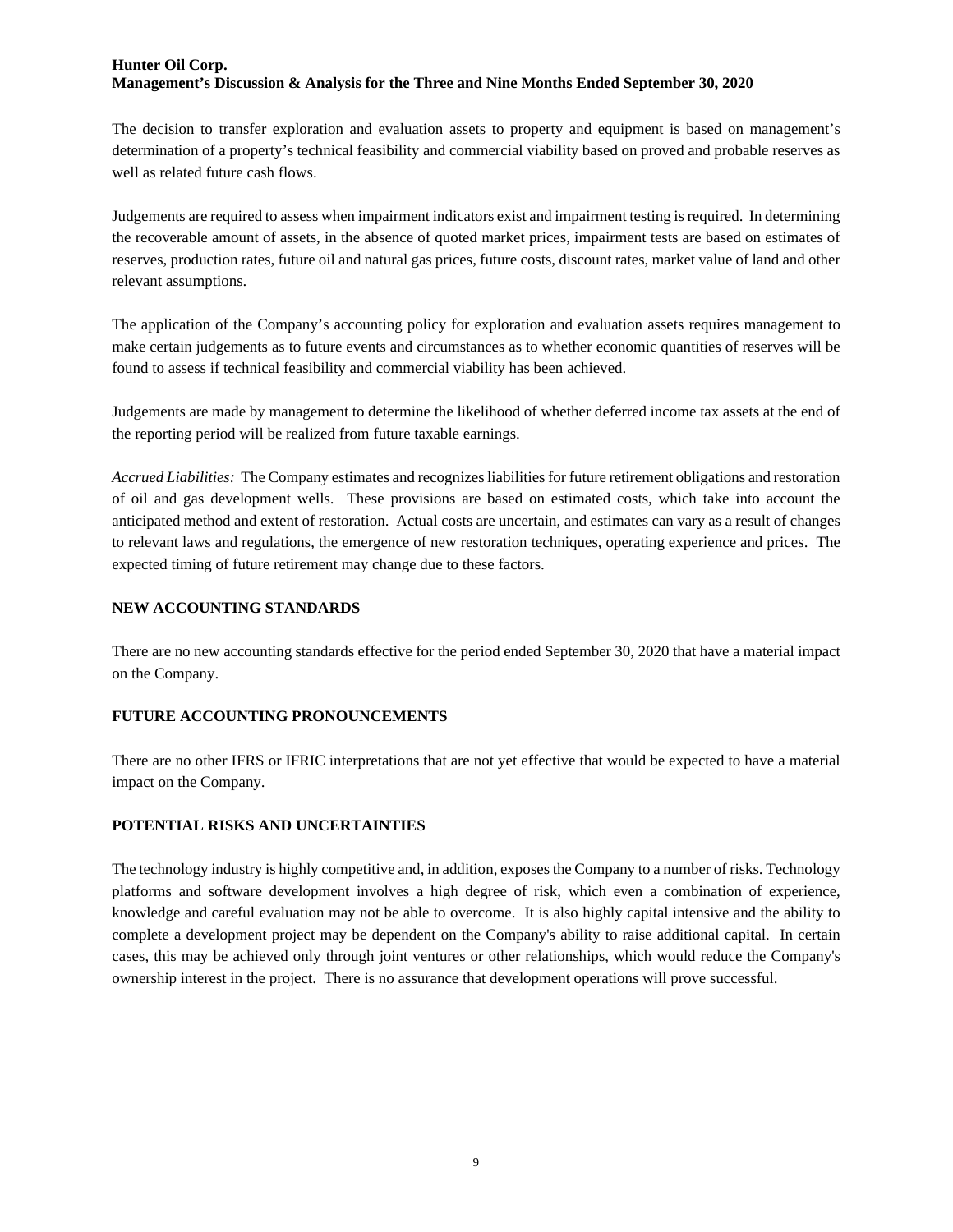### **Risks Associated with Financial Assets and Liabilities**

The Company is exposed to financial risks arising from its financial assets and liabilities. Financial risks include market risks (such as commodity prices, foreign exchange and interest rates), credit risk and liquidity risk. The future cash flows of financial assets or liabilities may fluctuate due to movements in market prices and the exposure to credit and liquidity risks. Disclosures relating to exposure risk are provided in detail below.

### **Credit Risk**

Credit risk is the risk of an unexpected loss if a customer or counterparty to a financial instrument fails to meet its contractual obligations. The Company's financial instruments exposed to concentrations of credit risk are primarily cash and cash equivalents, including restricted cash and accounts receivable. The Company's receivables mainly consist of amounts due from the Government of Canada in relation to Goods and Services tax refunds.

### **Liquidity Risk**

Liquidity risk is the risk that the Company will not be able to meet its financial obligations as they fall due. The Company's approach to managing liquidity risk is to ensure, as far as possible, that it will always have sufficient liquidity to meet liabilities when due. At September 30, 2020, the Company had cash of \$668,249, excluding restricted cash of \$25,485. The Company is dependent on raising funds by borrowings, equity issues, or asset sales to finance its ongoing operations, capital expenditures and acquisitions. The contractual maturity of the majority of accounts payable is within three months or less. The Company has historically financed its expenditures and working capital requirements through the sale of common stock or, on occasion, through the issuance of short-term debt.

### **Foreign Exchange Risk**

Substantially all of the Company's expenditures are either denominated in or made with US dollars. The Company has exposure to foreign exchange risk in relation to cash assets denominated in Canadian dollars. The Company has chosen not to enter into any foreign exchange contracts.

### **Additional Financing**

To the extent that external sources of capital, including the issuance of additional common shares, become limited or unavailable, the Company's ability to make necessary capital investments to maintain or expand its software development activities will be impaired.

### **Commodity Price Risk**

The Company is exposed to fluctuations in the world commodity prices for its products with a corresponding impact to cash flow. The Company had no derivative contracts in place at September 30, 2020.

### **Dependence on Key Personnel**

The Company has a small management team and the loss of a key individual or the inability to attract suitably qualified personnel in the future could materially and adversely affect the Company's business.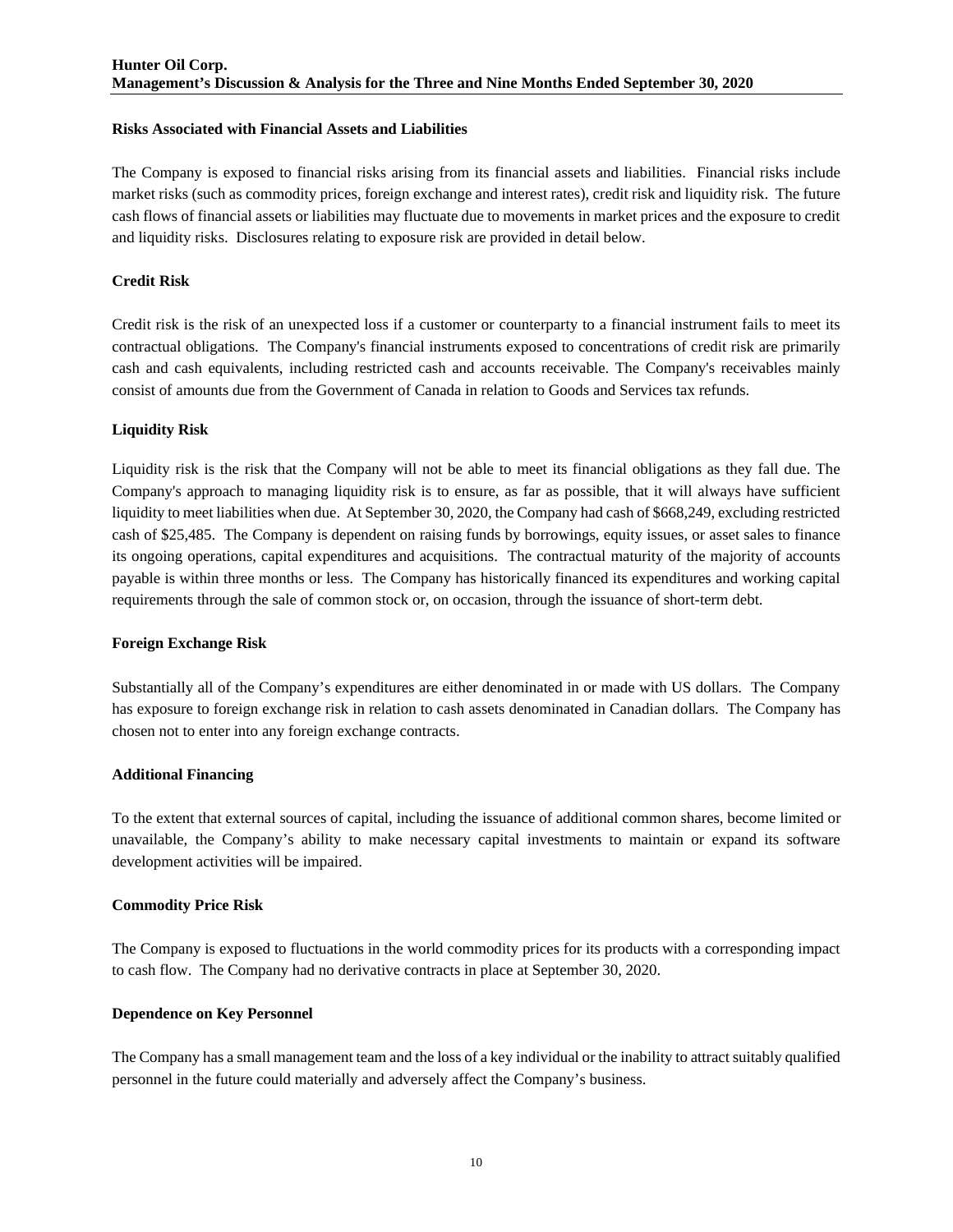### **Environmental Regulation**

The oil and gas industry is subject to environmental regulation. A breach of such legislation may result in the imposition of fines or issuance of clean up orders in respect of the Company or its properties. Such legislation may be changed to impose higher standards and potentially costlier obligations. The Company endeavors to operate in such a manner to ensure it conforms to the standards and government regulations required for each jurisdiction in which it operates.

### **Foreign Investments**

The Company expects that its platform development activities will take place principally outside of Canada for the foreseeable future. As such, the Company's operations are subject to a number of risks over which it has no control. These risks may include risks related to economic, social or political instability or change, terrorism, hyperinflation, currency non-convertibility or instability, changes of laws affecting foreign ownership, government participation, taxation, working conditions, rates of exchange, exchange control, exploration licensing, petroleum and export licensing and export duties as well as government control over domestic oil and gas pricing. The Company endeavors to operate in such a manner in order to minimize and mitigate its exposure to these risks. However, there can be no assurance that the Company will be successful in protecting itself from the impact of all of these risks.

### **General Economic Conditions**

There has been a high level of volatility in the world financial markets over the past few years. This volatility has caused investors to become less willing to provide debt or equity financing to most companies and in particular to junior resource companies. This will potentially make completing financings for the Company difficult in the foreseeable future.

### **Market Risks**

The Company is subject to normal market risks including fluctuations in foreign exchange rates and interest rates. While the Company manages its operations in order to minimize exposure to these risks, the Company has not entered into any derivatives or contracts to hedge or otherwise mitigate this exposure.

### **SUBSEQUENT EVENTS**

### **a) Change of Business**

On November 2, 2020 the Company completed the transition from an oil and gas exploration company to become a technology focused company to further develop the Company's Oilex trading platform, an interactive smart platform for the facilitation of physical oil transactions. The Company is now a Tier 2 Technology Issuer as defined by the TSXV Venture Exchange.

### **b) Name Change**

On November 2, 2020 the Company completed a name change to Hunter Technology Corp. (formerly Hunter Oil Corp.). Following completion of the name change the Company's new CUSIP number is 445737109 and its new ISIN is CA4457371090.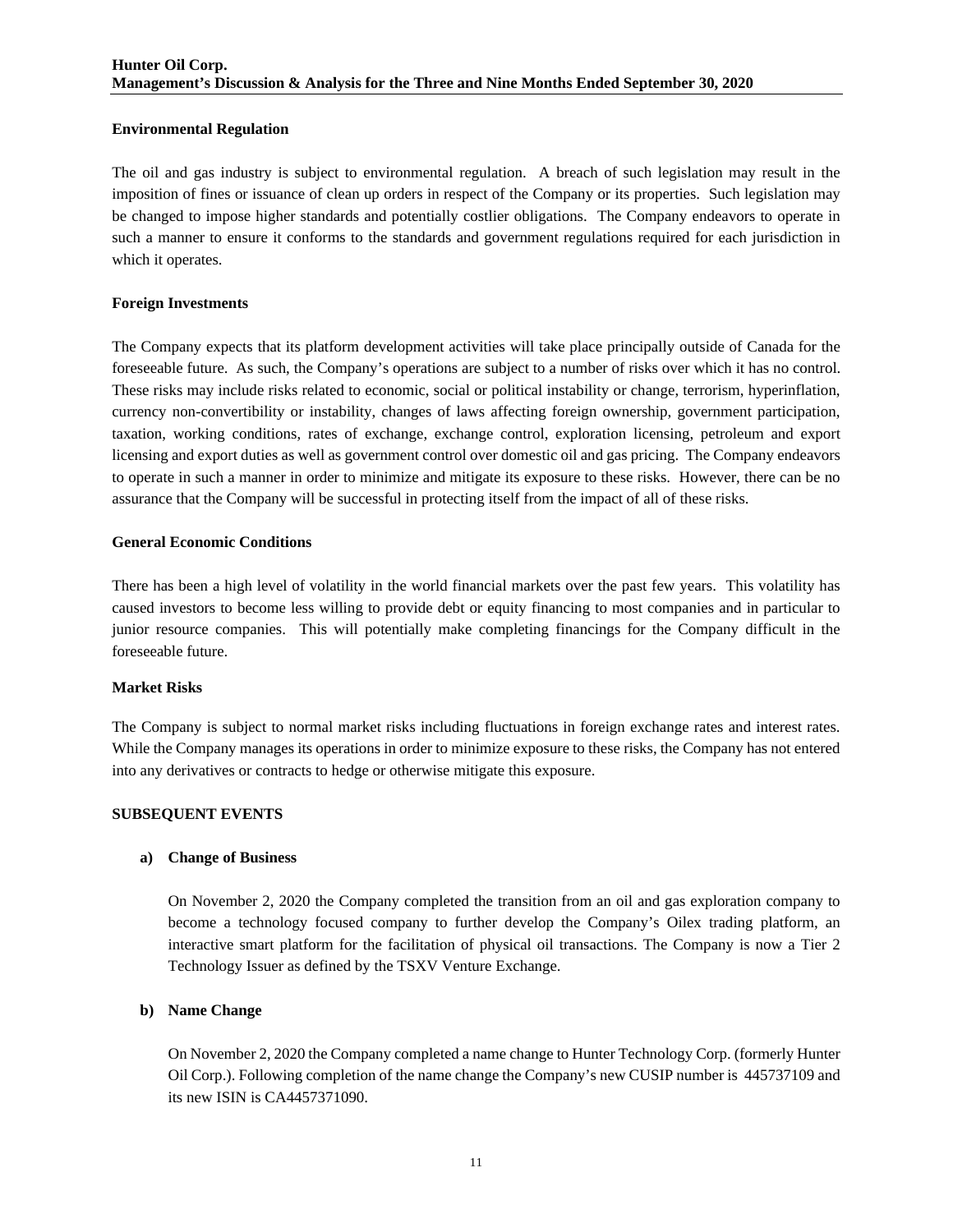### **c) Forward Stock Split**

On November 2, 2020 the Company completed a forward split of its common shares on a basis of three postsplit common shares for each two common shares of the Company. A total of 6,630,247 additional common shares were issued in connection with he split.

# **d) Private Placement**

On November 2, 2020, the Company completed a non-brokered private placement (the "**Private Placement**") for aggregate gross proceeds of \$2,000,000 CAD and issued 13,333,333 common shares of the Company.

Following the forward stock-split (See Note 16(c)) and the Private Placement the Company has an aggregate of 33,234,451 common shares outstanding as at November 26, 2020.

### **e) Stock Options**

On November 17, 2020 the Company granted 1,500,000 stock options to certain officers of the Company at a price for \$0.75 per share for a period of up to three years, pursuant to the Company's 2019 Incentive Stock Option Plan. One-third of the options granted will vest every 6 months, beginning May 17, 2021.

# **OTHER MD&A INFORMATION NOT DISCLOSED ELSEWHERE**

### **Disclosure of Share Capital**

Authorized capital:

 25 million preference shares of no par value; Unlimited common shares of no par value.

Issued and outstanding at November 26<sup>th</sup>, 2020:

33,224,451 common shares.

As at November  $26<sup>th</sup>$ , 2020 the Company has 1,500,000 stock options outstanding at an exercise price of \$0.75 per common share. (See – Subsequent Events).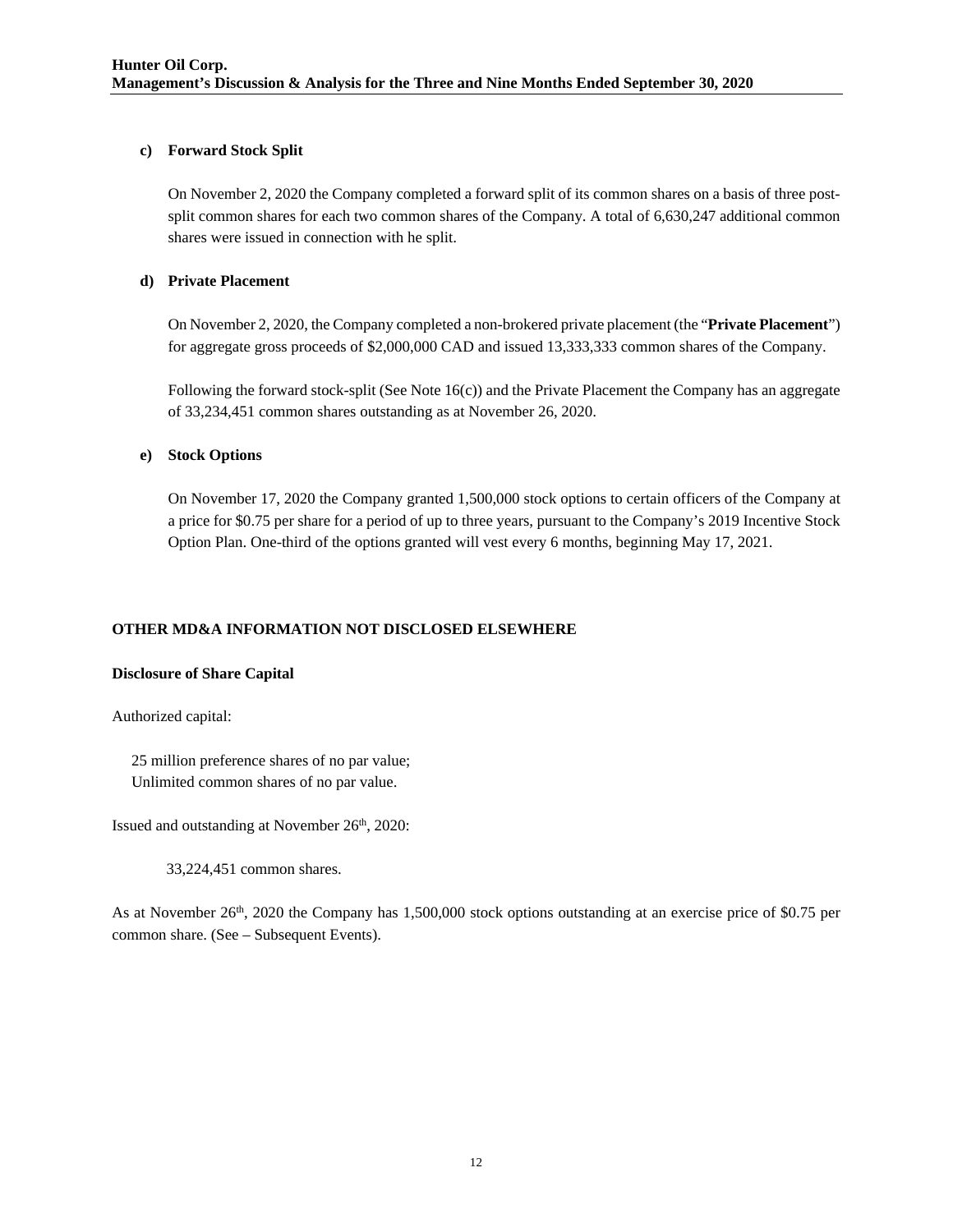#### **Forward-Looking Statements**

Certain statements contained in this Management's Discussion and Analysis and in certain documents incorporated by reference into this Management's Discussion and Analysis contain estimates and assumptions which management are required to make regarding future events and may constitute forward-looking statements within the meaning of applicable securities laws. Management's assessment of future operations, drilling and development plans and timing thereof, other capital expenditures and timing thereof, methods of financing capital expenditures and the ability to fund financial liabilities, expected commodity prices and the impact on the Company and the impact of the adoption of future changes in accounting standards may constitute forward-looking statements under applicable securities laws and necessarily involve risks including, without limitation, risks associated with oil and gas exploration, development, exploitation, the flexibility of capital funding plans and the source of funding therefore; production, marketing and transportation, loss of markets, volatility of commodity prices, the effect of the Company's risk management program, including the impact of derivative financial instruments; currency fluctuations, imprecision of reserve estimates, environmental risks, competition from other producers, inability to retain drilling rigs and other services, incorrect assessment of the value of acquisitions, failure to realize the anticipated benefits of acquisitions, the inability to fully realize the benefits of the acquisitions, delays resulting from or inability to obtain required regulatory approvals and ability to access sufficient capital from internal and external sources.

All statements other than statements of historical fact may be forward-looking statements. Forward-looking statements are often, but not always, identified by the use of words such as "seek", "anticipate", "plan", "continue", "estimate", "expect", "may", "will", "project", "predict", "potential", "targeting", "intend", "could", "might", "should", "believe" and similar other expressions. These statements involve known and unknown risks, uncertainties and other factors that may cause actual results or events to differ materially from those anticipated in such forwardlooking statements. The Company believes that the expectations reflected in these forward-looking statements are reasonable but no assurance can be given that these expectations will prove to be correct and such forward-looking statements included in, or incorporated by reference into, this MD&A should not be unduly relied upon. These statements speak only as of the date of this MD&A as the case may be. The Company does not intend, and does not assume an obligation, to update these forward-looking statements, except as required by securities law.

In particular, this MD&A and the documents incorporated by reference include, but are not limited to, forward-looking statements pertaining to the following:

- projections of market prices and costs;
- supply, demand and pricing for crude oil;
- expectations regarding the Company's ability to raise capital and to continually add to reserves through acquisitions and development
- growth expectations within the Company;
- the tax horizon and tax related implications of the Company;
- supply and demand for oil;
- the Company's acquisition strategy, the criteria to be considered in connection therewith and the benefits to be derived therefrom;
- the impact of federal and state governmental regulation on the Company, either directly or relative to other oil and gas issuers of similar size;
- realization of the anticipated benefits of acquisitions and dispositions;
- benefits or costs related to settlement of financial instruments; and
- treatment under government regulation and taxation, including hydrocarbon taxation regimes